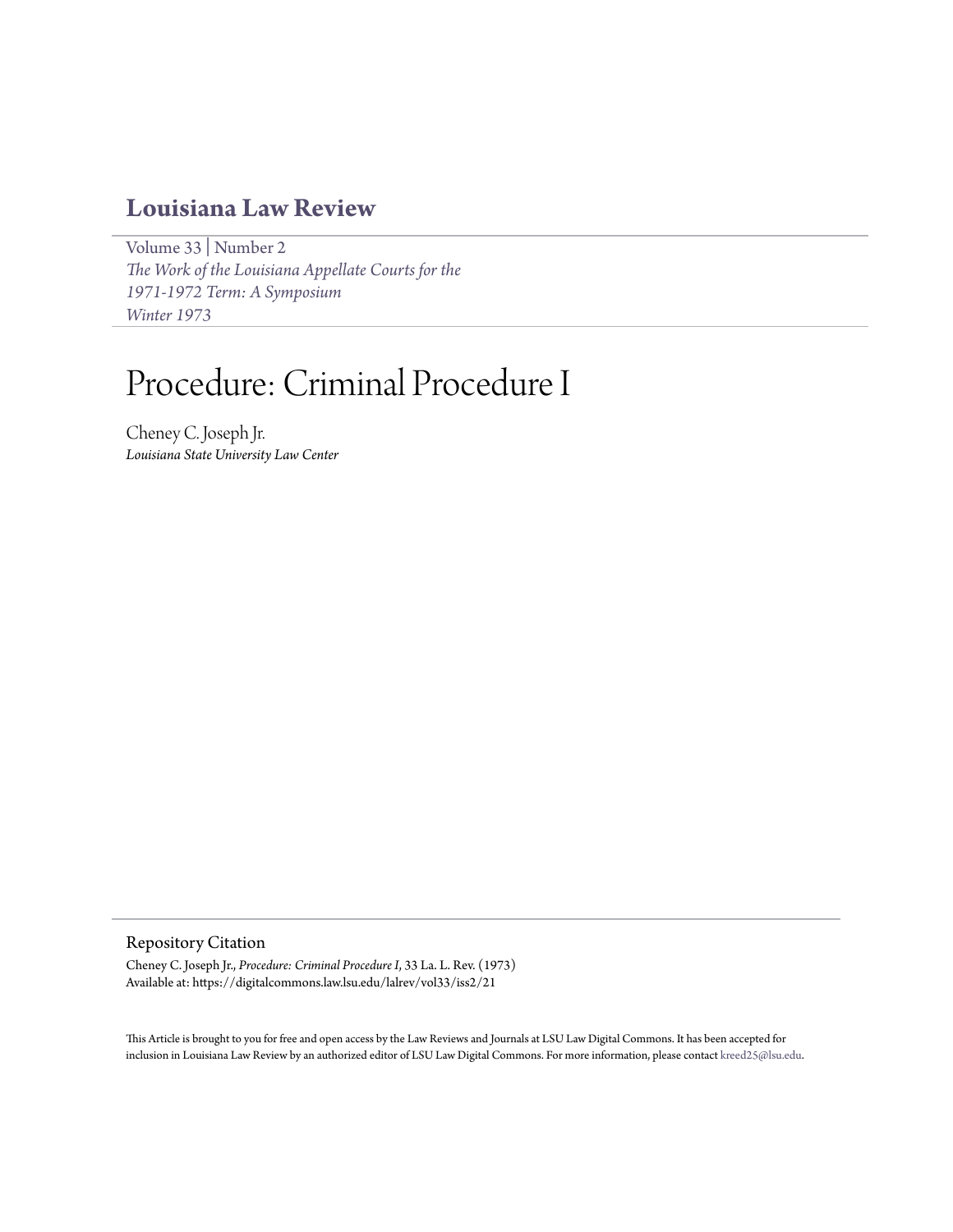longed to marketing cooperative associations violated the equal protection clauses of the federal and state constitutions. Although the plaintiff's indignation at having to bear the entire tax burden for advertising which benefits all sweet potato farmers is understandable, the court's conclusion that there was a reasonable basis for the classification between shippers and growers and that the legislation was therefore constitutional should not have surprised anyone in view of previous decisions in the area of classification.82

## **PROCEDURE**

#### CRIMINAL PROCEDURE I

*Cheney C. Joseph, Jr.\**

#### MOTION TO **SUPPRss**

In *State v. Wilkerson,'* the supreme court held that the motion to suppress can be used to provide a pretrial determination of the admissibility of identification testimony resulting from a lineup. The court recognized that

"although a literal reading of Article 703 of the Code of Criminal Procedure would seem to confine that motion to search and seizure evidence and evidence of written confessions and inculpatory statements, the motion is well attuned to the relief sought in this case, we have sanctioned it, and Article 3 of the Code provides authorization for the position we have taken."

Article 3 authorizes courts to adopt procedures, although not specifically created by legislation, which are "consistent with the spirit of this Code."

In sustaining the use of the motion in cases involving identification evidence, it is submitted that the court did not require that objections to identification procedures necessarily be raised by pretrial motion to suppress. It merely sanctioned the use of the motion in such instances. In *State v. Walker,4* the defense

- **1. 261** La. 342, **259** So.2d **871 (1972).**
- 2. *Id.* at **350, 259** So.2d at **873.**
- **3. LA. CODE CRIM.** P. art. **3.**
- **4. 261 La. 545, 260 So.2d 618 (1972).**

**<sup>32.</sup>** Ohio Oil Co. v. Conway, **281 U.S.** 146 **(1930);** State Dept. of Agric. v. Sibille, **207** La. **877,** 22 So.2d 202 (1945); State v. Arthur Duvic's Sons, **185** La. 647, **170** So. **23 (1936). \*** Assistant Professor of Law, Louisiana State Uniersity.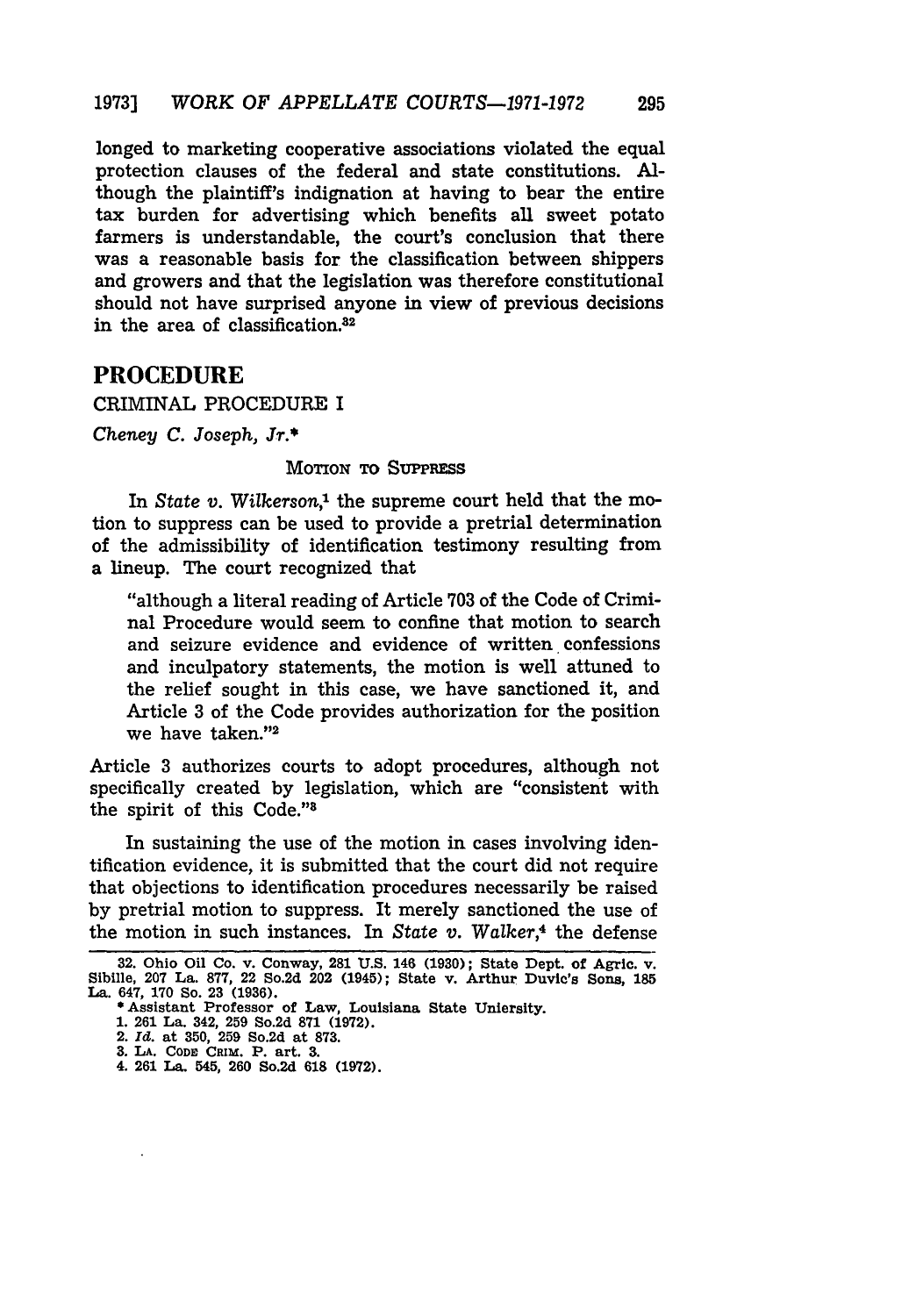contended that the trial judge erred in refusing to hear a motion relative to the suppression of identification evidence. The error complained of in *Walker* occurred prior to the decision in *Wilkerson.* The court did not decide whether it was or was not error for the trial court to refuse to hear the motion to suppress in advance of trial. Due to the facts of the case, the court simply said "[i]f error was committed in not hearing the evidence as to identification on the motion to suppress instead of at the trial, such error was harmless and not cause for reversal."<sup>5</sup>

The same reasons for requiring that search and seizure and written confession questions be decided prior to trial exist as well in the case of identification evidence. As the court said in State v. Lawrence,<sup>6</sup> the reasons for requiring that defendant test **by** pretrial motion the constitutionality of a search and seizure are

"to eliminate from the trial before the jury all disputes over police conduct unrelated to the guilt or innocence of the accused; to avoid unwarranted delay of the trial and confusion of the jury; to spare the State as well as the defense the expense of a useless trial in cases where a purely legal determination by the judge alone is required; to avoid the necessity of a mistrial because the jury has been exposed to unconstitutional evidence, with resulting repetitive litigation; and to afford the State and the accused advance knowledge of the rules of evidence which must be followed during the course of the trial."7

Trial judges should be encouraged to employ the pretrial motion to suppress to eliminate the need to litigate identification issues during trial. Nevertheless, it is submitted that the supreme court *should not require* that objections be raised by pretrial motion absent legislative amendment to article 703.

The supreme court also dealt with the issues involved in the motion to suppress in *State v. Gamier.8* The central question was the validity of the seizure of a large sum of currency in connection with the execution of a search warrant on an alleged gambling operation. Gambling paraphernalia and currency in

**<sup>5.</sup>** *rd.* **at 547, 260 So.2d at 619.**

**<sup>6. 260</sup> La. 169, 255** So.2d **729 (1971).**

**<sup>7.</sup>** *Id.* at **178-79, 255** So.2d at **732. 8. 261 La. 802, 261 So.2d** 221 **(1972).**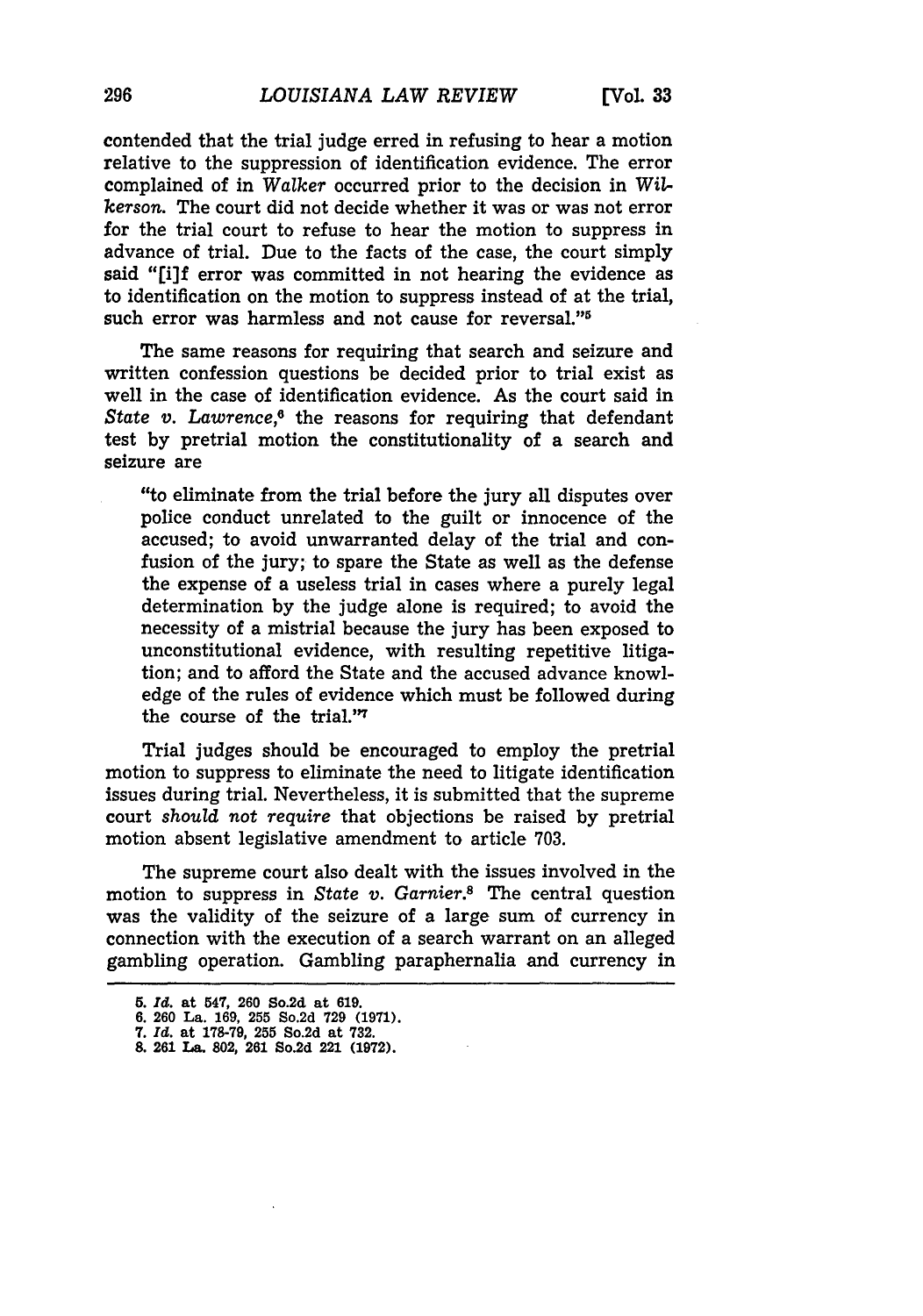the amount of **\$10,971.75** were seized. The validity of the search warrant was not attacked.9 The trial court however sustained the motion. The defendant argued that police were only authorized to seize gambling equipment and money actually used in gambling operations. The money sought to be suppressed and returned was found in a safe on the premises.<sup>10</sup> The supreme court found that the trial court erred in concluding that because the money seized would not be relevant, and hence inadmissable in the gambling prosecution, the funds could not be subject to lawful seizure as "evidence tending to prove commission of an offense."<sup>11</sup> The court said that "our procedure does not authorize the use of the motion to suppress to test the admissibility of evidence constitutionally seized." $12$  The provisions of R.S. **15:4118** were said not to "authorize the release of property lawfully seized which the state intends to offer as evidence at the trial . . . .<sup>"14</sup> The court concluded that "questions of admissibility, relevance, weight, and connexity are properly resolved at **...** trial on the merits" and "not **by** pretrial motion for the property's return."15

While the relevance of evidence certainly should not normally be decided **by** pretrial motion, it is submitted that the court's opinion sweeps too broadly. Article **161** does provide authorization for the seizure of "evidence tending to prove the commission of an offense"<sup>16</sup> as well as for the seizure of things which are used or intended for use as means of committing offenses. Thus, **by** its terms, that article does not authorize the seizure of a thing (not the subject of a theft) which would not be evidence tending to prove the commission of an offense and which could not be used or intended for use as a means of committing an

12. **261** La. **802, 807, 261** So.2d 221, **223 (1972).**

**15.** *Id.*

**<sup>9.</sup>** The search warrant authorized state police to search certain described premises and seize gambling equipment (dice tables, dice, gambling sticks, records, chips, money, roulette wheel and table, blackjack table, cards) and various gambling paraphernalia being used in violation of **LA.** R.S. 14:90.

**<sup>10.</sup>** The closet in which the safe was located had a large quantity **of** dice, playing cards and poker chips. **11. 261** La. **802, 807, 261** So.2d 221, **223 (1972); LA. CODS** CalM. P. art **<sup>161</sup> (3).**

**<sup>13.</sup>** The article deals with disposition of property seized in connection with criminal proceedings.

<sup>14.</sup> **261** La. **802, 807, 261** So.2d 221, **223 (1972).**

**<sup>16.</sup> LA. CODS CRIM.** P. art **161 (3).**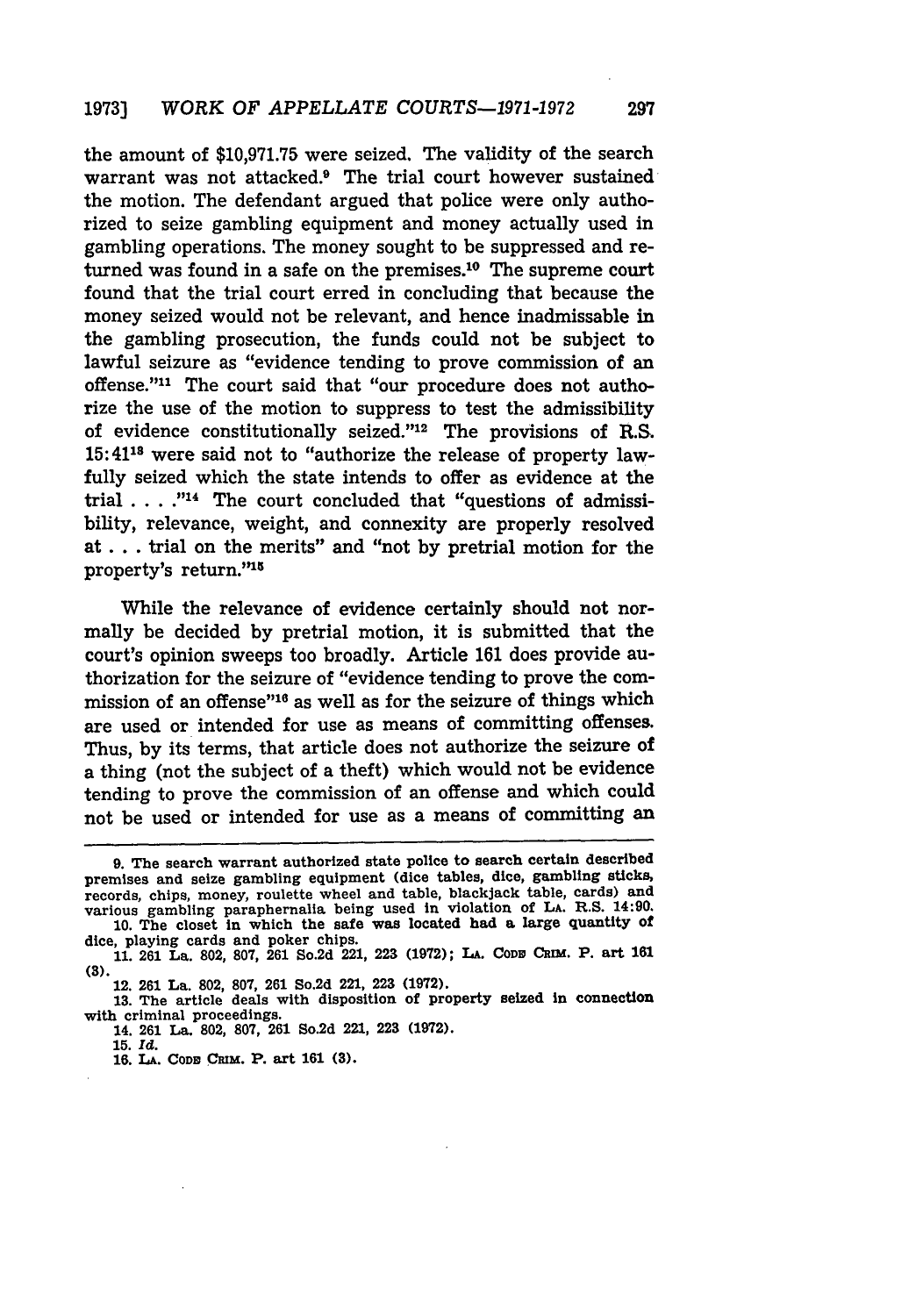offense. It is submitted that although the relevance of the thing should not be, as the court said, the issue at a motion to suppress, some relevance must be shown to justify the seizure.<sup>17</sup>

#### **DISCOVERY**

Although standing **by** its steadfast refusal to extend full pretrial discovery to defendants in criminal cases, the supreme court ordered a trial court to permit the defense to conduct an independent examination of alleged narcotics. In *State v. Mig*liore,18 writs were granted in which the district court was ordered to specify "the time, place, and manner of making the examination permitted and presenting such terms and conditions as are just."19

Despite the supreme court's refusal to "adjudicate generally -to the extent that prior jurisprudence would be overruled **. . . ,,,20** it clearly recognized the possibility that a constitutional issue might be raised. Citing *Jackson v. State21* and *Clack v. Reid,22* the court nevertheless refused to embrace the proposition that denial of the right to conduct independent analysis might deprive the defendant of due process of law. The court said "since we see fit to grant defendant's motion for an Independent Examination of Evidence, there is no necessity for us to discuss the constitutional issues submitted."<sup>23</sup>

It is submitted that the result reached by the majority is both fair and reasonable. Provided that there is a sufficient quantity of the alleged narcotic substance, there is no reason why an accused, upon order and direction of the trial court, should not have a bona fide defense expert examine the evidence.24 The fundamental issue may be whether or not the matter in question is a controlled dangerous substance. Courts

- 22. 441 **F.2d 801** (5th Cir. **1971). 23. 261** La. **722,** 743, **260** So.2d **682, 689 (1972).**
- 

24. Certainly controlled dangerous substances should not be returned to the accused himself.

**<sup>17.</sup>** For example, in a homicide investigation, had officers secured a search warrant to look for and seize **a** murder weapon (pistol or knife) and and seized a diamond ring, such a seizure would not have been proper unless the ring was in some respects relevant to the homicide investigations.

**<sup>18.</sup> 261** La. **722, 260** So.2d **682 (1972). 19. Id.** at 743, **260** So.2d at **689.**

<sup>20.</sup> *Id.* at 742, **260** So.2d at **689.**

<sup>21.</sup> 243 **So.2d 396** (Miss. **1971).**